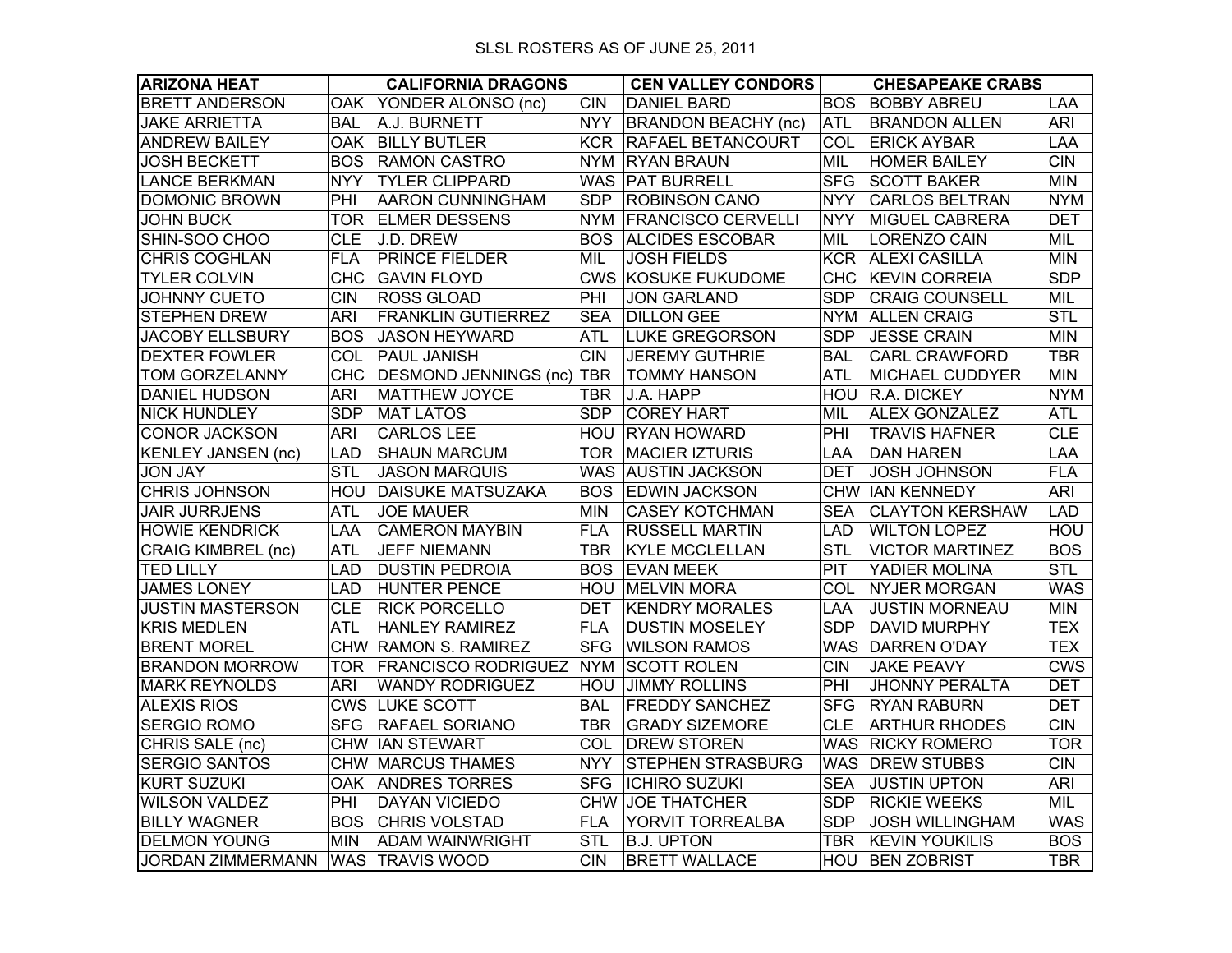| <b>EMERALD CITY OSPREY</b> |            | <b>GALAPAGOS TORTOISES</b> |            | <b>JACKSON HOLE GUIDES</b> |            | <b>MALIBU WAVE</b>        |            |
|----------------------------|------------|----------------------------|------------|----------------------------|------------|---------------------------|------------|
| JOHN AXFORD                | MIL        | PEDRO ALVAREZ              | <b>PIT</b> | <b>BRENNAN BOESCH</b>      | <b>DET</b> | <b>GRANT BALFOUR</b>      | <b>TBR</b> |
| <b>DARWIN BARNEY</b>       | <b>CHC</b> | <b>JOAQUIN BENOIT</b>      | <b>TBR</b> | <b>JULIO BORBON</b>        | <b>TEX</b> | <b>HEATH BELL</b>         | <b>SDP</b> |
| <b>DARIC BARTON</b>        | OAK.       | <b>WILSON BETEMIT</b>      | <b>KCR</b> | <b>REID BRIGNAC</b>        | <b>TBR</b> | <b>DALLAS BRADEN</b>      | <b>OAK</b> |
| <b>JASON BARTLETT</b>      | <b>SDP</b> | <b>MARLON BYRD</b>         | <b>CHC</b> | <b>CLAY BUCHHOLZ</b>       | <b>BOS</b> | <b>RUSSELL BRANYAN</b>    | <b>SEA</b> |
| <b>ADRIAN BELTRE</b>       | <b>BOS</b> | <b>MATT CAIN</b>           | <b>SFG</b> | <b>MIKE CAMERON</b>        | <b>BOS</b> | <b>SEAN BURNETT</b>       | <b>WAS</b> |
| <b>JASON BERKEN</b>        | <b>BAL</b> | <b>RAJAI DAVIS</b>         | OAK        | <b>JAMEY CARROLL</b>       | LAD.       | <b>FAUSTO CARMONA</b>     | CLE        |
| <b>PETER BOURJOS</b>       | LAA        | <b>WADE DAVIS</b>          | <b>TBR</b> | <b>CHRIS V. CARTER</b>     | <b>OAK</b> | <b>SANTIAGO CASILLA</b>   | <b>SFG</b> |
| <b>JONATHAN BROXTON</b>    | <b>LAD</b> | <b>SCOTT DOWNS</b>         | TOR        | <b>CARLOS CARRASCO</b>     | <b>CLE</b> | AROLDIS CHAPMAN (nc) CIN  |            |
| <b>JAY BRUCE</b>           | <b>CIN</b> | <b>MATT DOWNS</b>          | <b>HOU</b> | <b>STARLIN CASTRO</b>      | СНС.       | <b>CHRIS DENORFIA</b>     | <b>SDP</b> |
| <b>CHRIS CARPENTER</b>     | <b>STL</b> | <b>ANDRE ETHIER</b>        | LAD        | HANK CONGER (nc)           | LAA        | <b>BLAKE DEWITT</b>       | CHC        |
| <b>MARK ELLIS</b>          | <b>OAK</b> | MATT GARZA                 | <b>TBR</b> | <b>NELSON CRUZ</b>         | <b>TEX</b> | <b>JIM EDMONDS</b>        | <b>CIN</b> |
| <b>YUNEL ESCOBAR</b>       | <b>TOR</b> | CARLOS GONZALEZ            | COL        | <b>JOHN DANKS</b>          |            | <b>CWS DANNY ESPINOSA</b> | <b>WAS</b> |
| <b>CHONE FIGGINS</b>       | <b>SEA</b> | <b>CHASE HEADLEY</b>       | <b>SDP</b> | <b>RYAN DEMPSTER</b>       | СНС        | <b>BRETT GARDNER</b>      | <b>NYY</b> |
| <b>DAVID FREESE</b>        | <b>STL</b> | PHILIP HUGHES              | NYY .      | <b>IAN DESMOND</b>         | WAS        | <b>ZACH GREINKE</b>       | <b>KCR</b> |
| <b>BRIAN FUENTES</b>       | <b>MIN</b> | <b>KELLY JOHNSON</b>       | <b>ARI</b> | <b>BRIAN DEUNSING</b>      | MIN        | <b>COLE HAMELS</b>        | PHI        |
| <b>RAFAEL FURCAL</b>       | <b>LAD</b> | <b>ADAM JONES</b>          | <b>BAL</b> | <b>KYLE DRABEK (nc)</b>    | TOR        | <b>OMAR INFANTE</b>       | <b>ATL</b> |
| <b>ROY HALLADAY</b>        | PHI        | <b>RYAN KALISH</b>         |            | <b>BOS KYLE FARNSWORTH</b> | <b>TBR</b> | <b>JOHN JASO</b>          | <b>TBR</b> |
| <b>JOSH HAMILTON</b>       | TEX        | <b>JEFF KARSTENS</b>       | <b>PIT</b> | <b>NEFTALI FELIZ</b>       | TEX        | <b>UBALDO JIMENEZ</b>     | COL        |
| <b>RAUL IBANEZ</b>         | PHI        | <b>JASON KUBEL</b>         | <b>MIN</b> | <b>ALEX GORDON</b>         |            | <b>KCR ANDRUW JONES</b>   | <b>CWS</b> |
| <b>JASON KENDALL</b>       | <b>KCR</b> | <b>HONG-CHIH KUO</b>       | LAD        | RAMON HERNANDEZ            | <b>CIN</b> | <b>CHIPPER JONES</b>      | ATL        |
| <b>BRANDON LEAGUE</b>      | <b>SEA</b> | <b>MATT LAPORTA</b>        | <b>CLE</b> | <b>AARON HILL</b>          | TOR        | <b>JEFF KEPPINGER</b>     | HOU        |
| <b>MIKE LEAKE</b>          | <b>CIN</b> | <b>JON LESTER</b>          |            | <b>BOS AUBREY HUFF</b>     | <b>SFG</b> | <b>PAUL KONERKO</b>       | <b>CWS</b> |
| <b>DERREK LEE</b>          | <b>ATL</b> | <b>JED LOWRIE</b>          |            | <b>BOS CHRIS IANNETTA</b>  | COL        | <b>JONATHAN LUCROY</b>    | <b>MIL</b> |
| <b>TIM LINCECUM</b>        | <b>SFG</b> | <b>CASEY MCGEHEE</b>       | MIL        | <b>KYLE LOHSE</b>          | <b>STL</b> | <b>ANDREW MCCUTCHEN</b>   | PIT        |
| <b>BENGIE MOLINA</b>       | <b>TEX</b> | <b>JONATHAN NIESE</b>      |            | NYM EVAN LONGORIA          | TBR        | <b>CARLOS PENA</b>        | <b>TBR</b> |
| <b>MIKE NAPOLI</b>         | <b>LAA</b> | <b>JOEL PERALTA</b>        |            | WAS RYAN MADSON            | PHI        | <b>JUAN PIERRE</b>        | <b>CWS</b> |
| <b>DARREN OLIVER</b>       | <b>TEX</b> | <b>FELIX PIE</b>           | BAL.       | <b>NICK MARKAKIS</b>       | BAL        | A.J. PIERZYNSKI           | <b>CWS</b> |
| <b>CARL PAVANO</b>         | <b>MIN</b> | <b>BUSTER POSEY</b>        |            | SFG SEAN MARSHALL          | <b>CHC</b> | <b>JOEL PINIERO</b>       | STL        |
| <b>PLACIDO POLANCO</b>     | PHI        | <b>DAVID PRICE</b>         | <b>TBR</b> | <b>DONNIE MURPHY</b>       | FLA.       | <b>EDGAR RENTERIA</b>     | <b>SFG</b> |
| <b>BRIAN ROBERTS</b>       | <b>BAL</b> | <b>ALEXEI RAMIREZ</b>      |            | <b>CWS RICKY NOLASCO</b>   | <b>FLA</b> | <b>ANIBAL SANCHEZ</b>     | <b>FLA</b> |
| <b>JONATHAN SANCHEZ</b>    | <b>SFG</b> | <b>ARAMIS RAMIREZ</b>      |            | CHC CHRIS PEREZ            | <b>CLE</b> | MARCO SCUTARO             | <b>BOS</b> |
| PABLO SANDOVAL             | <b>SFG</b> | <b>WILL RHYMES</b>         | <b>DET</b> | <b>ALBERT PUJOLS</b>       | <b>STL</b> | <b>SETH SMITH</b>         | COL        |
| <b>NATE SCHIERHOLTZ</b>    | <b>SFG</b> | <b>CARLOS RUIZ</b>         | PHI        | <b>COLBY RASMUS</b>        | <b>STL</b> | <b>GEOVANY SOTO</b>       | <b>CHC</b> |
| <b>ALFONSO SORIANO</b>     | <b>CHC</b> | <b>RAMON SANTIAGO</b>      | DET        | <b>SEAN RODRIGUEZ</b>      | <b>TBR</b> | <b>RYAN THERIOT</b>       | <b>STL</b> |
| <b>DREW SUTTON</b>         | <b>CLE</b> | <b>JAMES SHIELDS</b>       | <b>TBR</b> | <b>GABY SANCHEZ</b>        | <b>FLA</b> | <b>WILL VENABLE</b>       | <b>SDP</b> |
| <b>MIGUEL TEJADA</b>       | <b>SDP</b> | <b>MIKE STANTON</b>        | <b>FLA</b> | <b>ERVIN SANTANA</b>       | LAA        | <b>CARLOS VILLANUEVA</b>  | <b>TOR</b> |
| <b>DANNY VALENCIA</b>      | <b>MIN</b> | <b>MARK TEIXEIRA</b>       | NYY.       | <b>JOHAN SANTANA</b>       | <b>NYM</b> | <b>OMAR VIZQUEL</b>       | <b>CWS</b> |
| <b>JASON VARITEK</b>       | <b>BOS</b> | <b>JIM THOME</b>           | <b>MIN</b> | <b>MATT THORNTON</b>       |            | <b>CWS BRIAN WILSON</b>   | <b>SFG</b> |
| <b>JUSTIN VERLANDER</b>    | <b>DET</b> | <b>VERNON WELLS</b>        | TOR        | <b>EDINSON VOLQUEZ</b>     | <b>CIN</b> | <b>CARLOS ZAMBRANO</b>    | <b>CHC</b> |
| <b>JAYSON WERTH</b>        | PHI        | <b>MATT WIETERS</b>        | <b>BAL</b> | <b>RANDY WOLF</b>          | MIL        | <b>RYAN ZIMMERMAN</b>     | <b>WAS</b> |